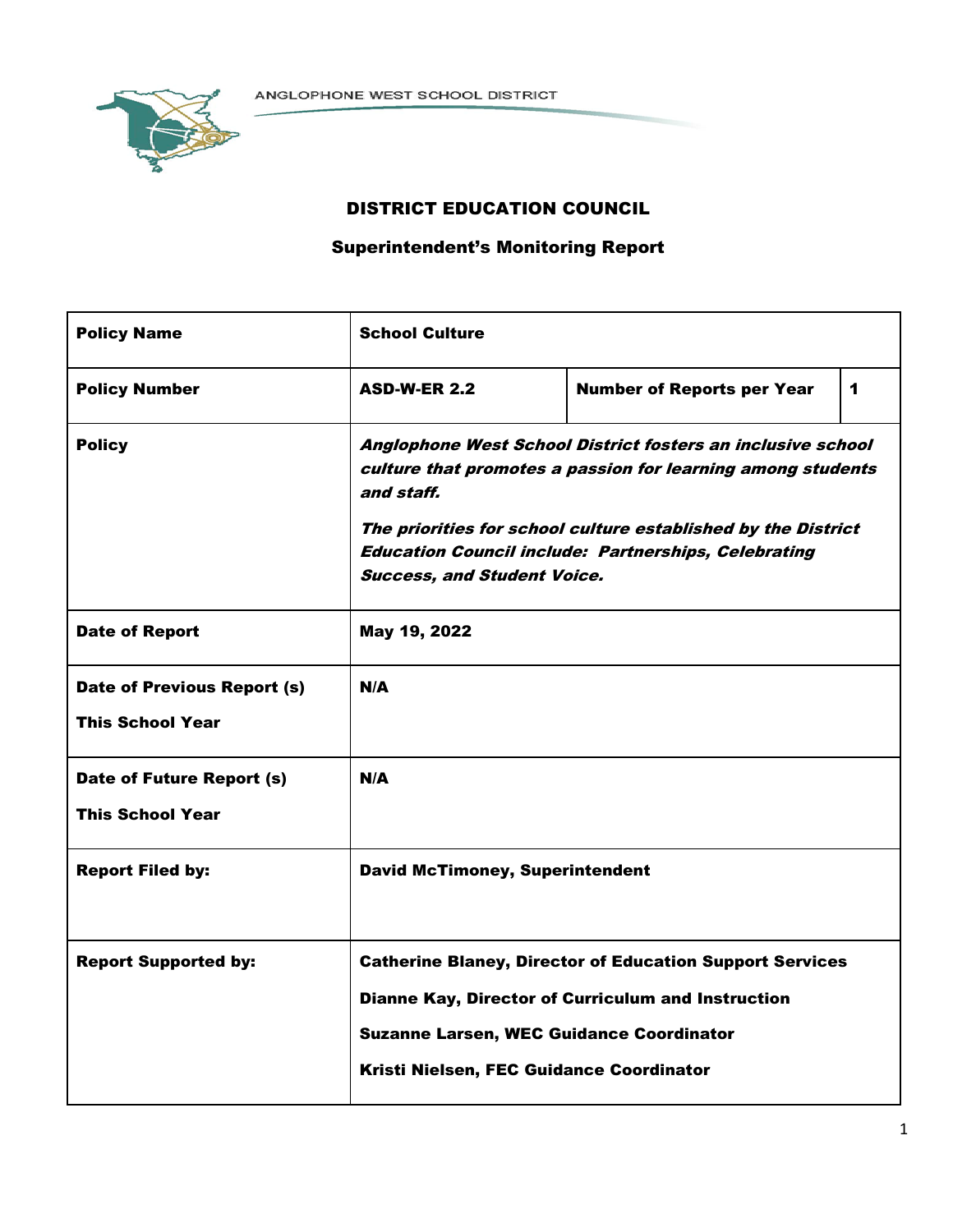| <b>Policy Name</b> | <b>School Culture</b>                                         |
|--------------------|---------------------------------------------------------------|
|                    | <b>Cheryl Lavigne, OEC Guidance Coordinator</b>               |
|                    | <b>Susan Young, Data and Accountability Supervisor</b>        |
|                    | <b>Linda Dempsey-Nicholson, Community Schools Coordinator</b> |
|                    |                                                               |

## Interpretation:

- This policy calls for the Superintendent to provide for a positive learning and working environment that is inclusive and supportive of both staff and students, promoting a passion for learning.
- The District Education Council sees partnerships, celebrating success, and student voice as critical priorities for culture.
- With students being active participants in their learning environments, learning will be improved through opportunities within the community and corresponding partnerships, celebrating achievements and success in learning along the way.

## Justification:

- Culture is defined as "the unwritten rules, practices and shared beliefs that people learn as they try to fit into a particular group." (Edgar Schein, Organizational Culture and Leadership 5th Ed., 2017).
- Climate is defined as "a window into a school's culture and a learned response that the culture teaches new members." (Gruenert & Whitaker, School Culture Rewired, 2015).
- A positive culture and climate will promote students' and staffs' ability to learn. (Kelm, McIntosh and Cooley, 2014; Nocera et al, 2014).
- Anglophone West School District's Core Values (Pursuit of Excellence; Trust, Openness and Transparency; Collaborative Relationships; Support and Recognition; Shared Leadership; and Engagement) define the culture we are establishing within our organization.
- Department of Education and Early Childhood Development define inclusive education as the pairing of philosophy and pedagogical practices that allows each student to feel respected, confident, and safe so they can participate with peers in the common learning environment and learn and develop to their full potential. (EECD Policy 322)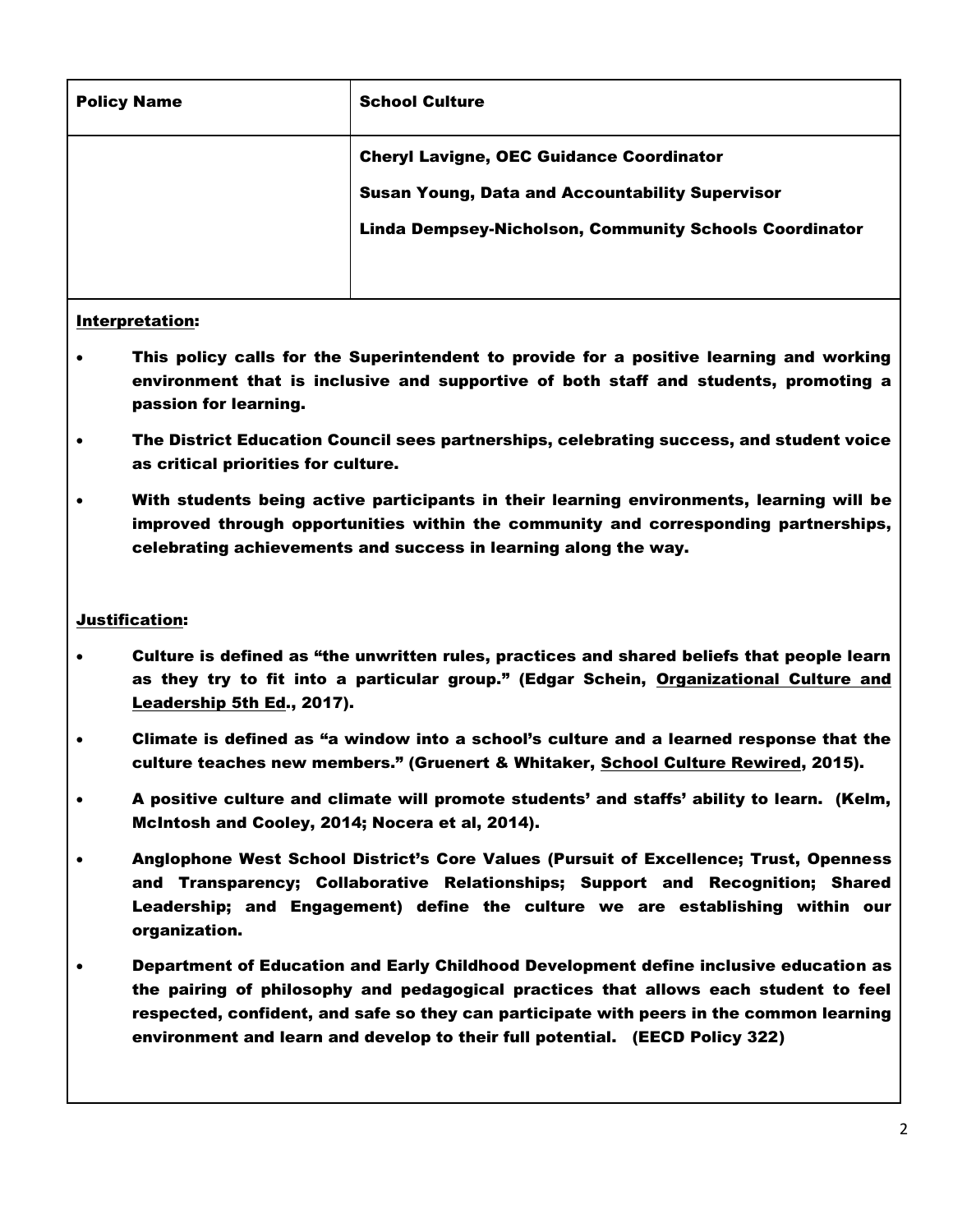## Compliance:

- In the 2020-2021 school year, all schools in Anglophone West School District combined the Positive Learning and Working Environment Plan (PLWEP) with the School Improvement Plan (SIP) into one "School Plan" to demonstrate the interconnectivity between environment and learning.
- Also in 2020-2021, the District PLWEP and the District Improvement Plan (DIP) were combined to be one "District Plan" to demonstrate the interconnectivity between environment and learning. (Education Act 48(2)(c)).
- In response to the Global Pandemic, 2020-2021 and 2021-2022 are years where the District followed a one-year District plan. This year, the District will renew work to re-establish the pattern of building and following a three-year plan for September 2022 to June 2025.
- The District monitors School Plans to support schools with implementation of strategies.
- The District will actively promote the Exit survey, the Wellness survey, and the Mental Fitness and Resilience Inventory (MFRI). Results are used to develop goals and strategies in the District Plan. Data is also valuable at the school level.
- The District will develop processes and procedures to establish community partnerships.
- The District actively promotes our core values, which include support and recognition.
- All Education Support Services Team (ESST) members in schools will be accessible to students and families throughout pandemic and beyond, including when students are learning from home.
- The District responds, either informally or formally, if there are concerns raised about the climate in the school.
- The District Education Council facilitates a "Student Voice" committee that meets regularly throughout the year. The superintendent has shared feedback with high school administration.
- The District celebrates many staff, student, and school achievements on social media.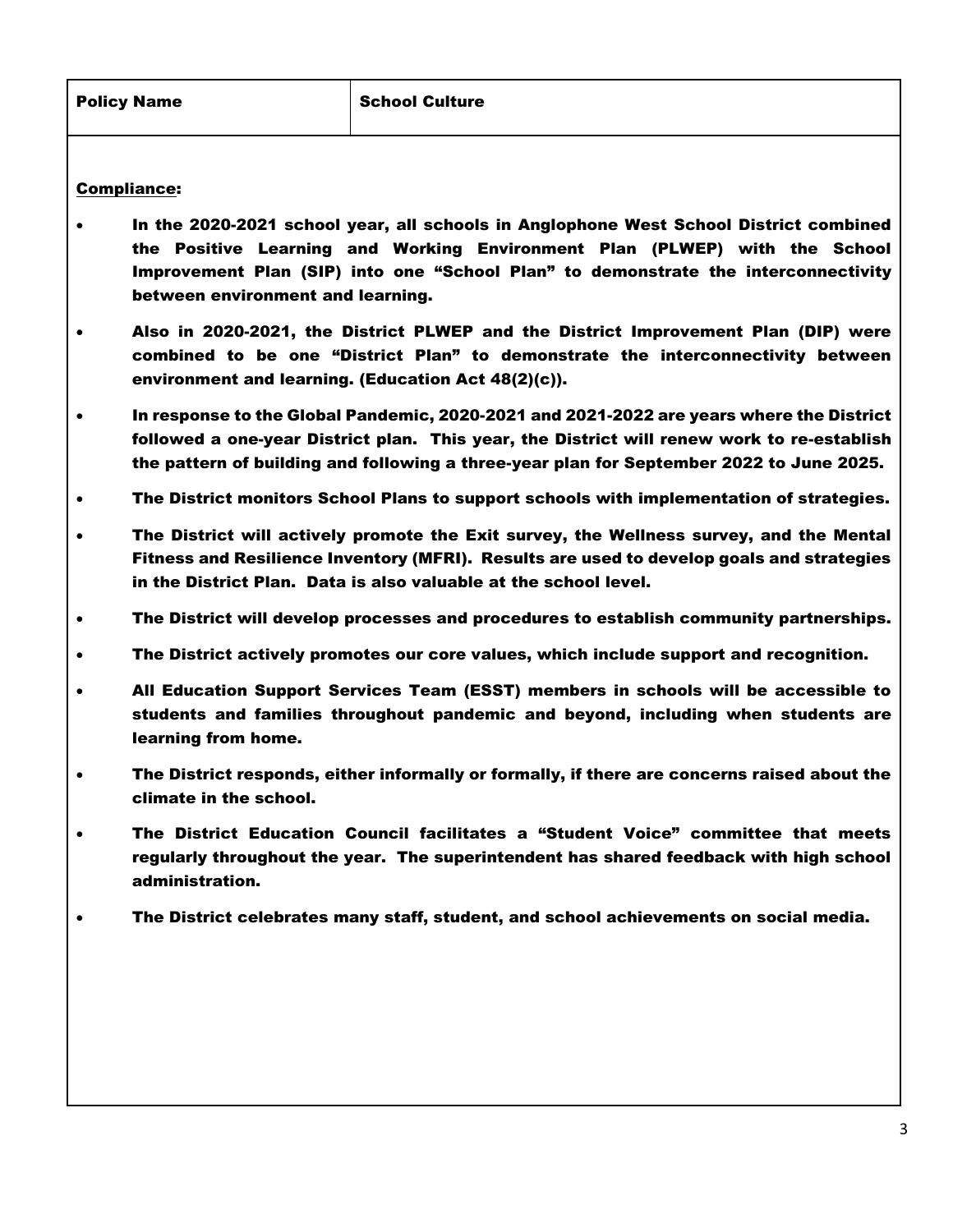| <b>Policy Name</b> | <b>School Culture</b> |
|--------------------|-----------------------|
|                    |                       |

## Evidence:

## [ASD-W District Plan 2021-2022](http://web1.nbed.nb.ca/sites/ASD-W/about/Documents/DP%202020-21%20(Oct4%20Update).pdf)

**Note -The NB Wellness Survey has followed a 3-year cycle. In 2020-2021 there was no survey administration. The 2021-2022 NB Wellness Student Survey has been replaced by a new joint survey with EECD and NB Health Council. Beginning in 2021-2022, this new survey will be administered annually. Changes to the survey and questions will establish a new baseline. Starting in 2022-2023, results of the new joint survey will be reported on an annual basis.**

Students (Grades 4-5 & Grades 6-12)

## **OurSchool Survey**

| Relevance - Students find classroom instruction relevant to their everyday lives. |           |           |           |           |  |  |  |
|-----------------------------------------------------------------------------------|-----------|-----------|-----------|-----------|--|--|--|
|                                                                                   | Elem      | Cdn Norm  | Secondary | Cdn Norm  |  |  |  |
| 2012-13                                                                           | 8.0       | 8.0       | 6.1       | 6.1       |  |  |  |
| 2013-14                                                                           | 8.1       | 8.0       | 6.3       | 6.1       |  |  |  |
| 2014-15                                                                           | 8.3       | 8.0       | 6.3       | 6.1       |  |  |  |
| 2015-16                                                                           | 8.4       | 8.0       | 6.3       | 6.1       |  |  |  |
| 2016-17                                                                           | 8.3       | 8.0       | 6.4       | 6.1       |  |  |  |
| 2017-18                                                                           | 8.3       | 8.0       | 6.3       | 6.1       |  |  |  |
| 2018-19                                                                           | 8.2       | 8.1       | 6.4       | 6.4       |  |  |  |
| 2019-20                                                                           | 8.1       | 8.1       | 6.2       | 6.4       |  |  |  |
| 2020-21                                                                           | <b>NA</b> | <b>NA</b> | <b>NA</b> | <b>NA</b> |  |  |  |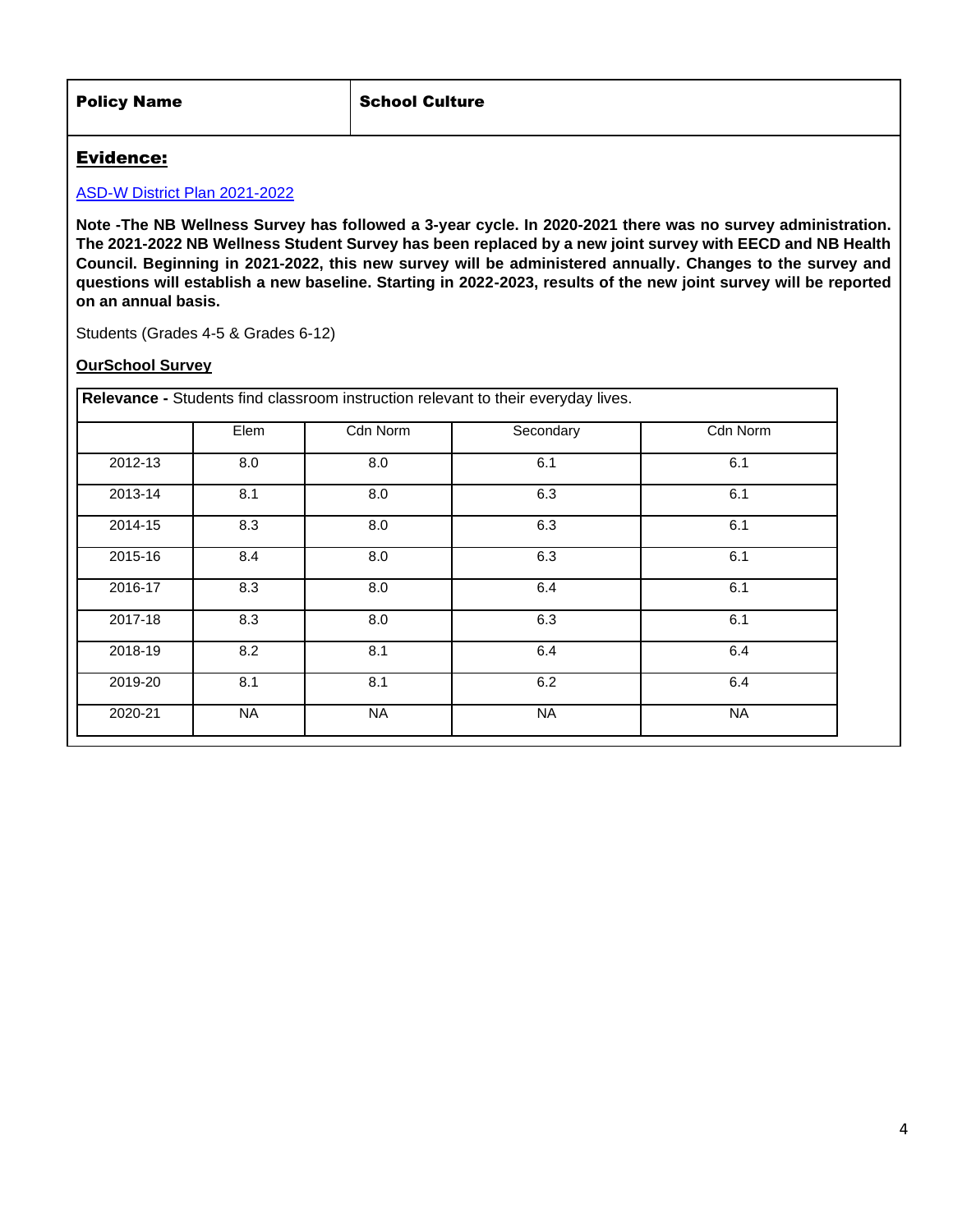## **School Culture**

|             | Elem      | Cdn Norm        | Secondary                                                                                            | Cdn Norm |
|-------------|-----------|-----------------|------------------------------------------------------------------------------------------------------|----------|
| 2012-13     | 72.0%     | 74.0%           | 38.0%                                                                                                | 33.0%    |
| 2013-14     | 77.0%     | 74.0%           | 41.0%                                                                                                | 33.0%    |
| 2014-15     | 87.0%     | 74.0%           | 40.0%                                                                                                | 33.0%    |
| 2015-16     | 89.0%     | 74.0%           | 42.0%                                                                                                | 33.0%    |
| 2016-17     | 89.0%     | 74.0%           | 42.0%                                                                                                | 33.0%    |
| 2017-18     | 87.0%     | 74.0%           | 43.0%                                                                                                | 33.0%    |
| 2018-19     | 86.0%     | 87.0%           | 40.0%                                                                                                | 43.0%    |
| 2019-20     | 85.0%     | 87.0%           | 38.0%                                                                                                | 43.0%    |
| 2020-21     | <b>NA</b> | <b>NA</b>       | 34.0%                                                                                                | 43.0%    |
| 2012-13     | 96.0%     | 96.0%           | 73.0%                                                                                                | 76.0%    |
|             |           |                 |                                                                                                      |          |
| 2013-14     | 95.0%     | 96.0%           | 73.0%                                                                                                | 76.0%    |
| 2014-15     | 96.0%     | 96.0%           | 70.0%                                                                                                | 76.0%    |
| 2015-16     | 96.0%     | 96.0%           | 71.0%                                                                                                | 76.0%    |
| 2016-17     | 96.0%     | 96.0%           | 73.0%                                                                                                | 76.0%    |
| 2017-18     | 95.0%     | 96.0%           | 71.0%                                                                                                | 76.0%    |
| 2018-19     | 96.0%     | 96.0%           | 71.0%                                                                                                | 74.0%    |
| 2019-20     | 95.0%     | 96.0%           | 68.0%                                                                                                | 74.0%    |
| 2020-21     | <b>NA</b> | <b>NA</b>       | 65.0%                                                                                                | 74.0%    |
|             |           |                 | Sense of Belonging - Students feel accepted and valued by their peers and by others at their school. |          |
|             | Elem      | <b>Cdn Norm</b> | Secondary                                                                                            | Cdn Norm |
| 2012-13     | 86.0%     | 86.0%           | 66.0%                                                                                                | 72.0%    |
| 2013-14     | 86.0%     | 86.0%           | 63.0%                                                                                                | 72.0%    |
| $2014 - 15$ | 85.0%     | 86.0%           | 62.0%                                                                                                | 72.0%    |
|             |           |                 |                                                                                                      |          |
| 2015-16     | 85.0%     | 86.0%           | 63.0%                                                                                                | 72.0%    |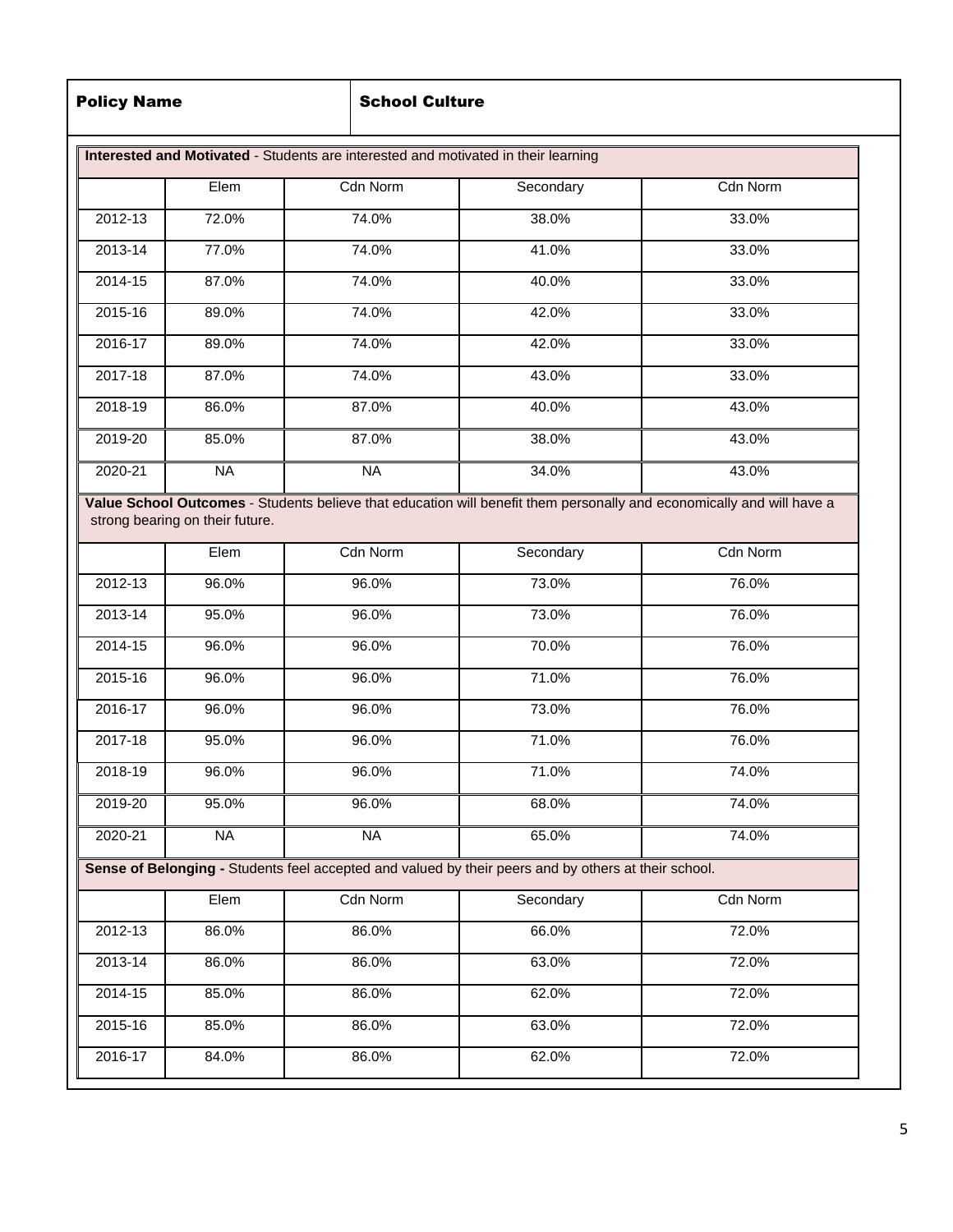| <b>Policy Name</b>        | <b>School Culture</b> |       |  |  |
|---------------------------|-----------------------|-------|--|--|
| 2017-18<br>82.0%<br>86.0% | 60.0%                 | 72.0% |  |  |
| 2018-19<br>79.0%<br>81.0% | 60.0%                 | 67.0% |  |  |
| 2019-20<br>76.0%<br>81.0% | 58.0%                 | 67.0% |  |  |
| 2020-21<br>74.0%<br>81.0% | 55.0%                 | 67.0% |  |  |

NA – In 2020-2021, changes to the survey resulted in the question being removed from the survey.

# **Mean Score on Happiness Index – (NB EECD)**

|           | 2014-15 | 2015-16 2016-17 |     | 2017-18 2018-19 |     | 2019-20 | 2020-21   |
|-----------|---------|-----------------|-----|-----------------|-----|---------|-----------|
| Secondary | .U      |                 | 6.3 | 6.2             | 6.2 | 5.9     | <b>NA</b> |

NA – EECD Custom Question was not asked in 2020-2021.

## **Exit Survey**

|                                                         |          | 2016  | 2017  | 2018  | 2019  | *2020 | 2021  |
|---------------------------------------------------------|----------|-------|-------|-------|-------|-------|-------|
| I feel safe at my school.                               | ASD-W    | 87.4% | 86.2% | 83.8% | 85.0% |       | 84.0% |
|                                                         | Province | 87.3% | 89.3% | 85.1% | 85.6% |       | 85.4% |
| I enjoyed my school experience.                         | ASD-W    | 71.2% | 70.0% | 67.1% | 68.5% |       | 68.5% |
|                                                         | Province | 67.4% | 73.7% | 71.3% | 72.0% |       | 69.1% |
| If I had a problem, there was an adult I could talk to. | ASD-W    | 79.6% | 77.5% | 77.2% | 78.1% |       | 80.0% |
|                                                         | Province | 80.9% | 80.4% | 80.0% | 78.5% |       | 81.5% |
| My school experience encouraged me to want to learn.    | ASD-W    | 64.6% | 66.9% | 65.4% | 64.6% |       | 63.0% |
|                                                         | Province | 69.9% | 69.3% | 68.1% | 68.6% |       | 65.7% |
| The variety of courses available met my needs.          | ASD-W    | 75.2% | 76.7% | 71.4% | 74.1% |       | 75.8% |
|                                                         | Province | 74.9% | 75.9% | 74.4% | 74.8% |       | 75.9% |

\*As a result of school closures in March 2020 (due to Covid 19), there was no Exit Survey.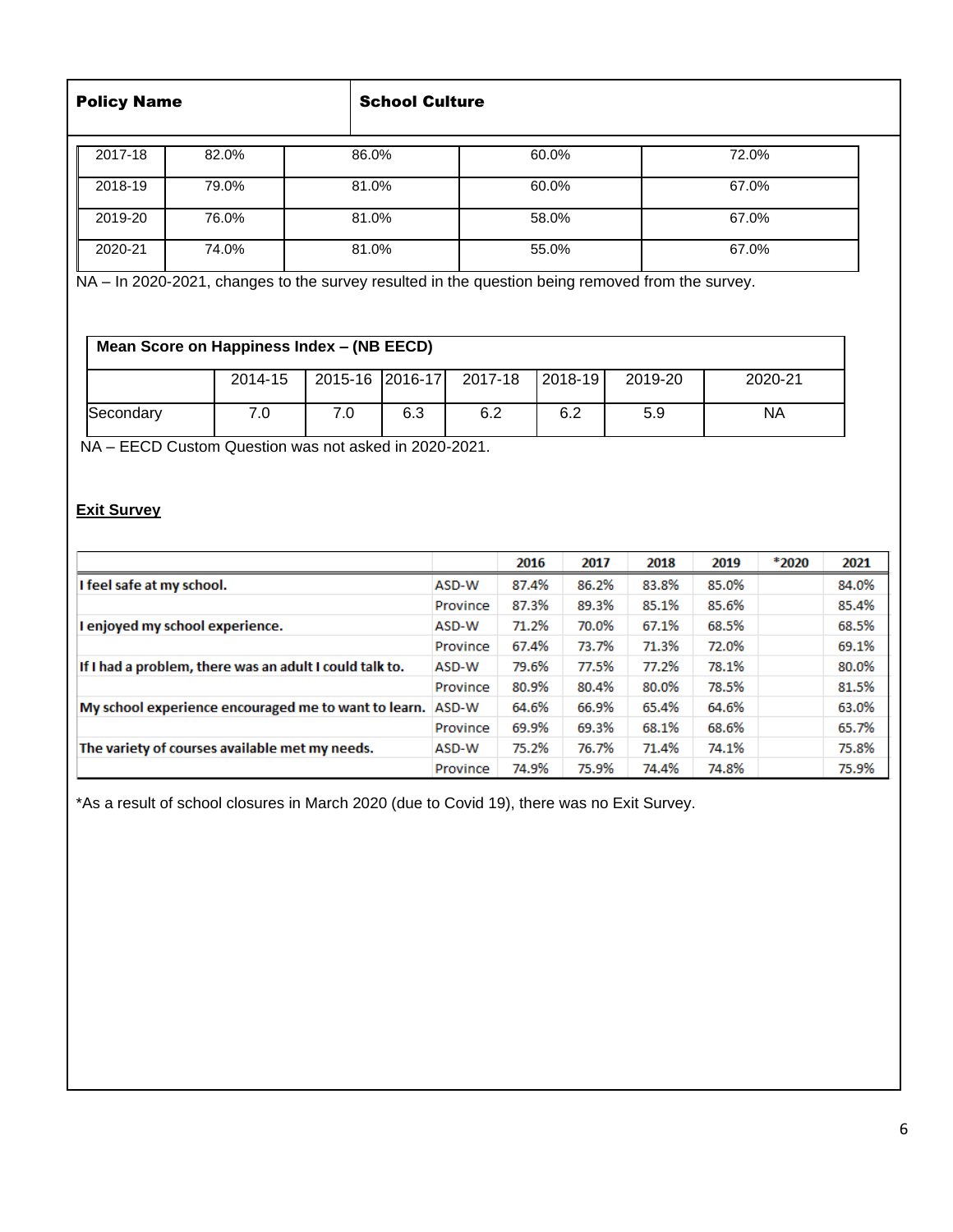# Policy Name School Culture

## **School Wellness Data**

|          |             | I feel close | I feel I am | I am happy  | I feel the                                                                       | I feel safe at | I feel my      |
|----------|-------------|--------------|-------------|-------------|----------------------------------------------------------------------------------|----------------|----------------|
|          |             | to people at | part of my  | to be at my | teachers at my                                                                   | school.        | learning needs |
|          |             | my school.   | school.     | school.     | school treat                                                                     |                | are met at my  |
|          |             |              |             |             | me fairly.                                                                       |                | school.        |
| 2010-11  | <b>ASDW</b> | 78%          | 84%         | 82%         | 85%                                                                              | 88%            | N/A            |
| $K-5$    | Prov        | 77%          | 83%         | 79%         | 85%                                                                              | 87%            | N/A            |
| 2012-13  | <b>ASDW</b> | 76%          | 74%         | 68%         | 75%                                                                              | 79%            | 76%            |
| $6 - 12$ | Prov        | 78%          | 76%         | 73%         | 77%                                                                              | 81%            | 79%            |
| 2013-14  | ASDW        | 89%          | 86%         | 88%         | 90%                                                                              | 92%            | N/A            |
| $K-5$    | Prov        | 90%          | 88%         | 88%         | 90%                                                                              | 93%            | N/A            |
| 2015-16  | ASDW        | 79%          | 75%         | 69%         | 80%                                                                              | 83%            | 78%            |
| $6 - 12$ | Prov        | 81%          | 80%         | 75%         | 83%                                                                              | 86%            | 81%            |
| 2016-17  | <b>ASDW</b> | 48%          | 58%         | 62%         | 70%                                                                              | 69%            | N/A            |
| K-5      | Prov        | 51%          | 60%         | 60%         | 67%                                                                              | 70%            | N/A            |
| 2018-19  | <b>ASDW</b> | 79%          | 74%         | 65%         | 81%                                                                              | 82%            | N/A            |
| $6 - 12$ | Prov        | 80%          | 78%         | 71%         | 83%                                                                              | 84%            | N/A            |
| 2019-20  | <b>ASDW</b> |              |             |             | School closures of March 2020 (due to Covid 19) impacted our participation rate. |                |                |
| $K-5$    | Prov        |              |             |             | No district or provincial values were published for the 2019-2020 school year.   |                |                |

*The NB Student Wellness Survey is conducted with students in Grades 4 -5 and Grades 6-12 every three years. Starting 2016-2017, It is the expectation in ASD-W that all schools with Grades 4-12 participate during their specified years.* 

**CARR (Competence, Autonomy, Relatedness, Relevance) Student Survey: Relatedness for Grades 4-5 & Grades 6-12**

| Grades 4-5                                                     | 2019-2020                                                          |                                                             | 2020-2021                                                          |                                                                            |  |
|----------------------------------------------------------------|--------------------------------------------------------------------|-------------------------------------------------------------|--------------------------------------------------------------------|----------------------------------------------------------------------------|--|
|                                                                | <b>Anglophone West</b><br><b>School District</b><br>(Approx. 3100) | <b>All Anglophone</b><br><b>Districts</b><br>(Approx. 9300) | <b>Anglophone West</b><br><b>School District</b><br>(Approx. 3100) | <b>All Anglophone</b><br><b>Districts</b><br>(Approx. 9200)<br><b>True</b> |  |
| Relatedness - False/True                                       | <b>True</b>                                                        | <b>True</b>                                                 | <b>True</b>                                                        |                                                                            |  |
| My teachers like me and care about me.                         | 89.1%                                                              | 89.9%                                                       | 88.6%                                                              | 88.9%                                                                      |  |
| I like to be with my teachers.                                 | 85.3%                                                              | 85.7%                                                       | 84.5%                                                              | 84.5%                                                                      |  |
| Relatedness - Disagree/Neither Agree<br>nor Disagree/Agree     | Agree                                                              | Agree                                                       | Agree                                                              | Agree                                                                      |  |
| I feel accepted for who I am.                                  | 79.6%                                                              | 79.6%                                                       | 75.7%                                                              | 74.8%                                                                      |  |
| I make friends easily at school.                               | 67.6%                                                              | 68.7%                                                       | 65.4%                                                              | 63.5%                                                                      |  |
| There is at least one adult at school I can go<br>to for help. | 85.6%                                                              | 85.7%                                                       | 86.5%                                                              | 85.6%                                                                      |  |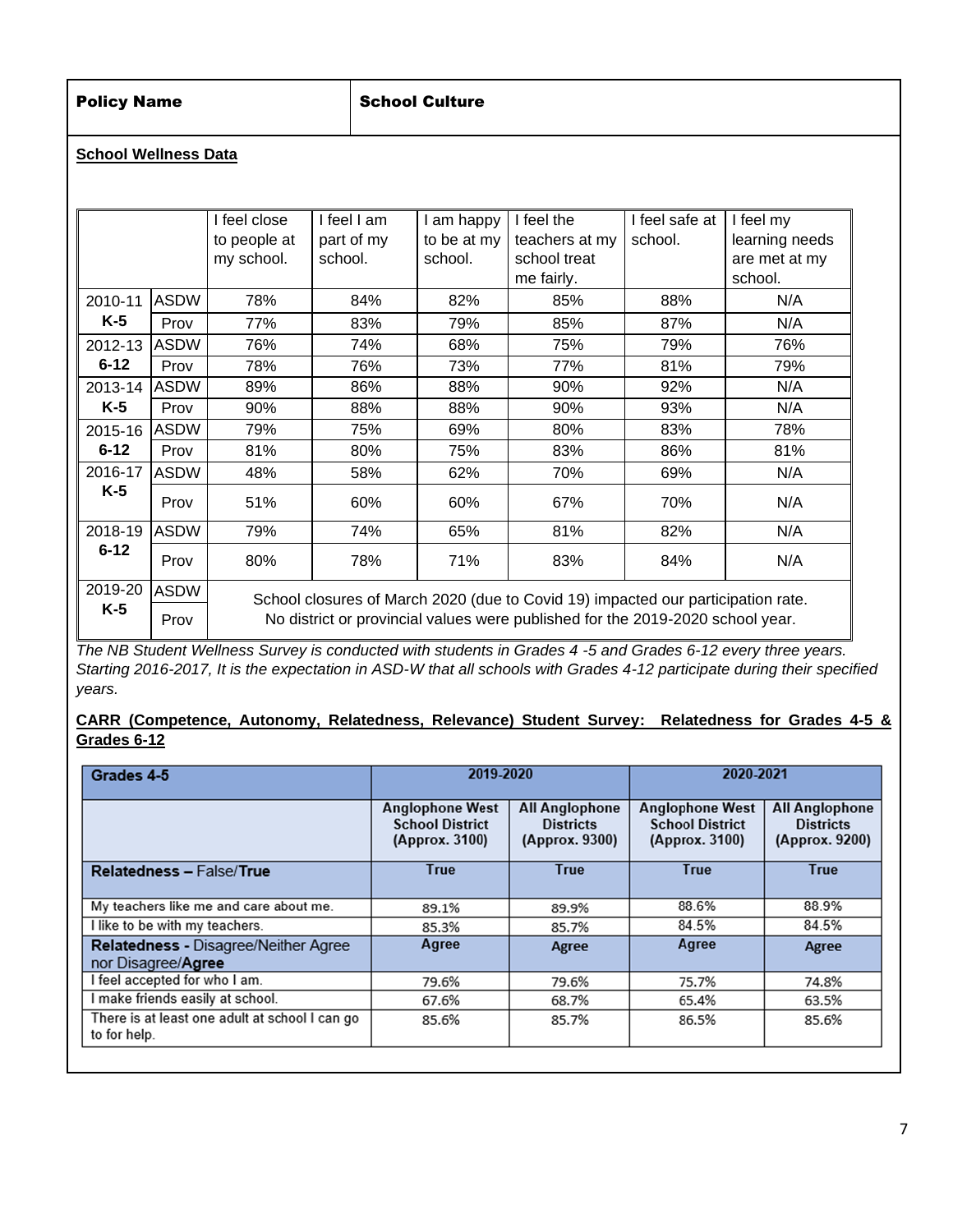| <b>Policy Name</b> | <b>School Culture</b> |
|--------------------|-----------------------|
|--------------------|-----------------------|

| Grades 6-12                                                    | 2019-2020                                                          |                                                              | 2020-2021                                                          |                                                              |  |
|----------------------------------------------------------------|--------------------------------------------------------------------|--------------------------------------------------------------|--------------------------------------------------------------------|--------------------------------------------------------------|--|
|                                                                | <b>Anglophone West</b><br><b>School District</b><br>(Approx. 9800) | <b>All Anglophone</b><br><b>Districts</b><br>(Approx. 29000) | <b>Anglophone West</b><br><b>School District</b><br>(Approx. 8700) | <b>All Anglophone</b><br><b>Districts</b><br>(Approx. 28000) |  |
| <b>Relatedness - False/True</b>                                | True                                                               | <b>True</b>                                                  | <b>True</b>                                                        | <b>True</b>                                                  |  |
| My teachers like me and care about me.                         | 65.1%                                                              | 66.0%                                                        | 68.2%                                                              | 68.0%                                                        |  |
| I like to be with my teachers.                                 | 71.2%                                                              | 71.7%                                                        | 69.1%                                                              | 69.9%                                                        |  |
| Relatedness - Disagree/Neither Agree<br>nor Disagree/Agree     | Agree                                                              | Agree                                                        | Agree                                                              | Agree                                                        |  |
| I feel accepted for who I am.                                  | 57.8%                                                              | 58.3%                                                        | 53.7%                                                              | 53.8%                                                        |  |
| I make friends easily at school.                               | 69.8%                                                              | 70.4%                                                        | 71.5%                                                              | 71.1%                                                        |  |
| There is at least one adult at school I can go<br>to for help. | 61.5%                                                              | 61.9%                                                        | 62.2%                                                              | 60.8%                                                        |  |

## **Survey Participation Rates (% of Students)**

| OurSchool  | 2015-16 | 2016-17 | 2017-18 | 2018-19 | 2019-2020 | 2020-2021 |
|------------|---------|---------|---------|---------|-----------|-----------|
| Elementary | 96.0%   | 88.6%   | 91.1%   | 87.7%   | 88.1%     | 91.8%     |
| Secondary  | 84.6%   | 82.9%   | 79.6%   | 76.4%   | 77.4%     | 68.9%     |

| Exit Survey -                                                                               | 2013 | 2014 | 2015 | 2016 | 2017 | 2018  | 2019  | 2020  | 2021  |
|---------------------------------------------------------------------------------------------|------|------|------|------|------|-------|-------|-------|-------|
| 12<br>Sample<br>Random<br>Grade<br>of<br><b>Students</b>                                    |      |      |      |      |      |       |       |       |       |
| # Students                                                                                  | 747  | 314  | 260  | 641  | 754  | 1099  | 873   | $***$ | 895   |
| Random Sample of Grade 12 at the<br>time and approximately 45% of the<br>Grade 12 Enrolment | 901  | 887  | 835  | 834  | 846  | *1864 | *1815 |       | *1885 |
|                                                                                             | 83%  | 36%  | 67%  | 77%  | 89%  | 59%   | 48%   |       | 47%   |

There was a move to a census approach to Exit Survey in 2018, whereby high schools could administer to all Grade 12 Students.

Based on Sept. 30 enrolment. \*\*As a result of school closures in March 2020 (due to Covid 19), there was no Exit Survey.

| <b>Wellness</b> | 2012-13 | 2013-14                                                              | 2015-16 | 2016-17 | 2018-19 | 2019-20 | 2020-21 |
|-----------------|---------|----------------------------------------------------------------------|---------|---------|---------|---------|---------|
|                 |         | Grades 6-12 Grades 4-5 Grades 6-12 Grades 4-5 Grades 6-12 Grades 4-5 |         |         |         |         |         |
|                 | 72%     | 51%                                                                  | 61%     | 92%     | 70%     | *37%    | ΝA      |

\* Covid 19 impacted our student participation rate. Only students from 22 schools in grades 4 & 5 completed the survey prior to schools closing in March 2020.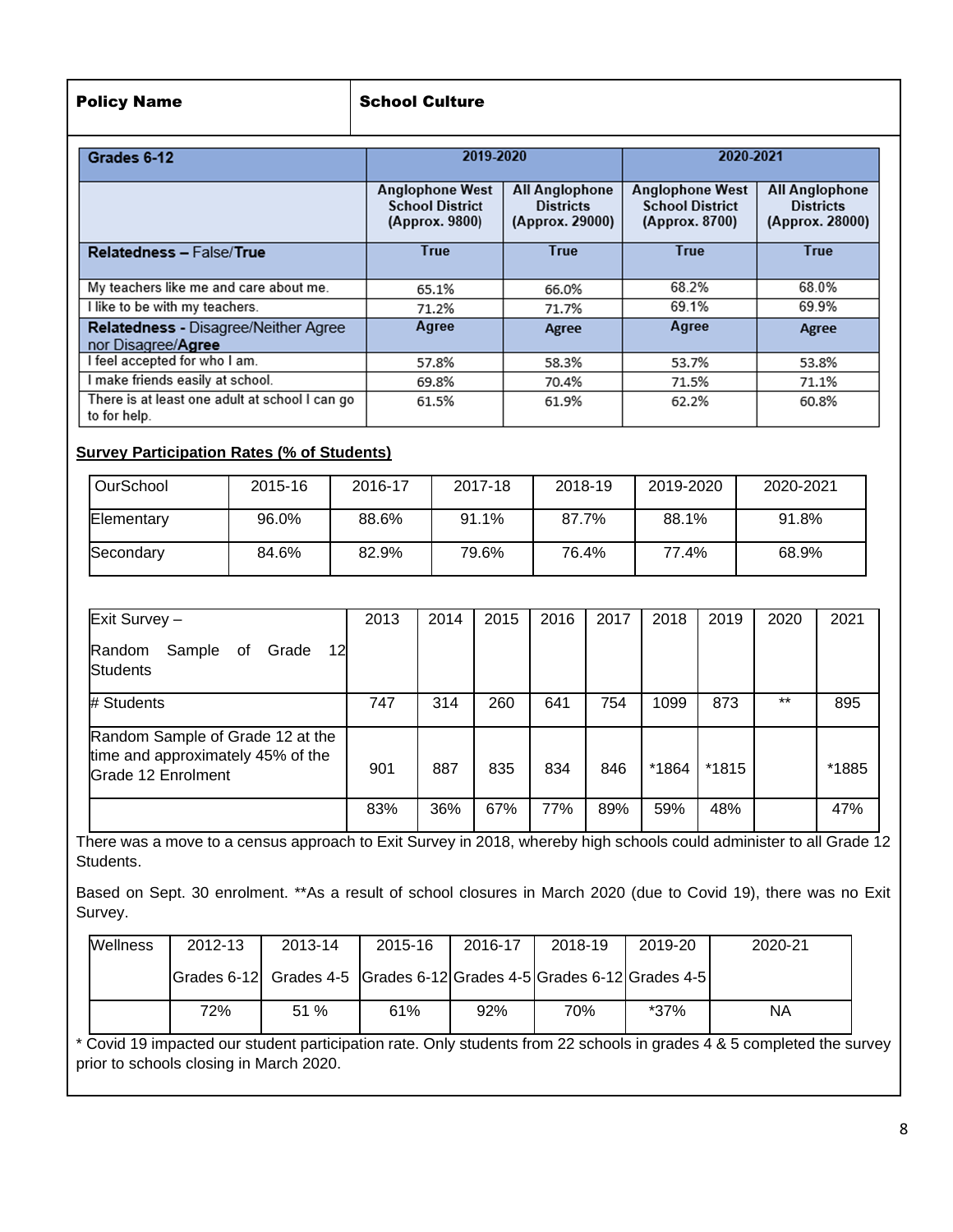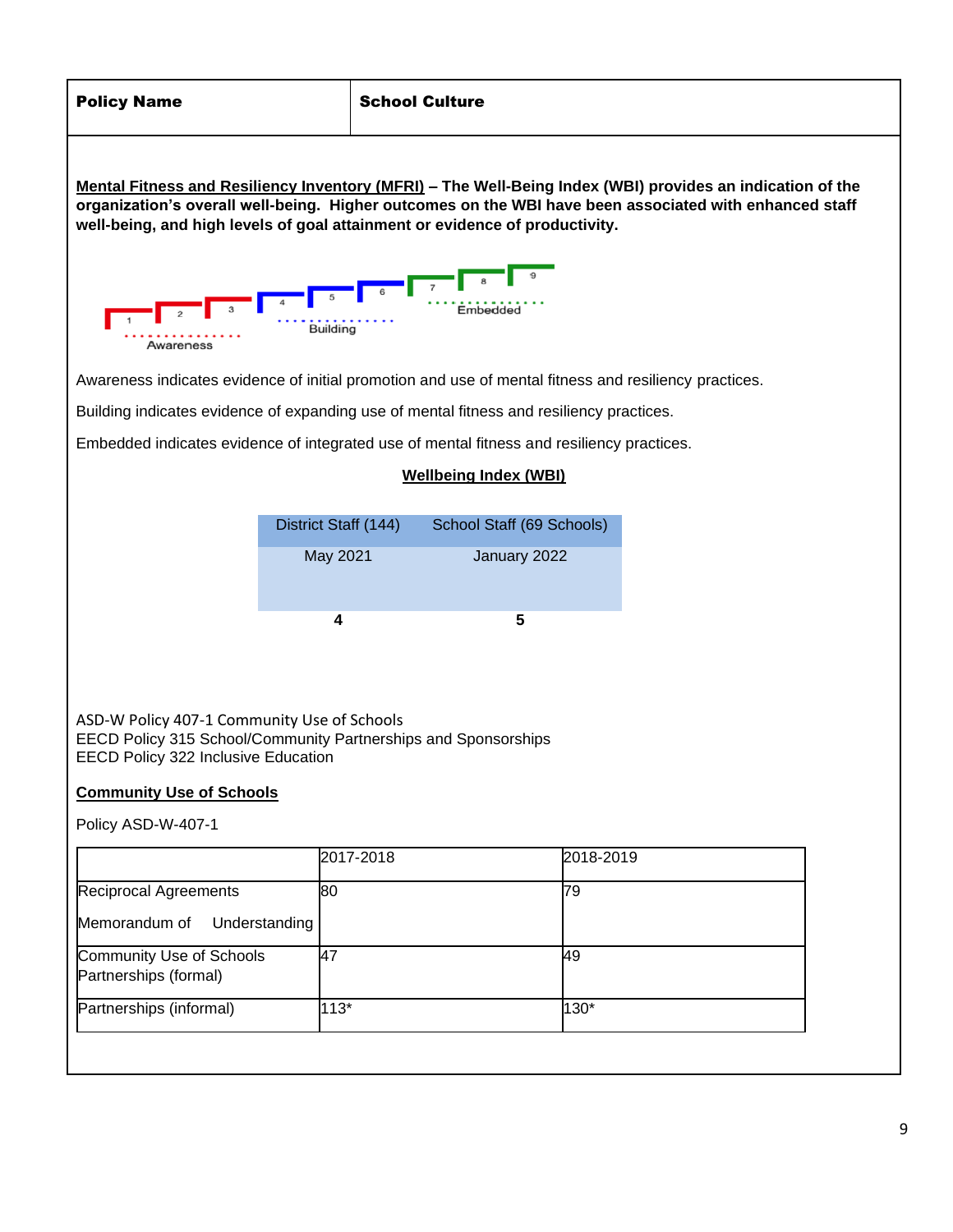## **School Culture**

#s of contracts vary greatly from year to year as they are dependent on specific partners and programs. Some partnerships are ongoing and some partnerships are for a specific period of time.

\*These numbers may not include all Informal Partnerships at the school level, for example, partnerships that include volunteers in programs, donations of products like art supplies, food for breakfast and lunch programs, clothing for students, etc.

## **The Pandemic Years**

Policy ASD-W-407-1

|                                                                | 2019-2020 | 2020-2021 | 2021-2022 |
|----------------------------------------------------------------|-----------|-----------|-----------|
| <b>Reciprocal Agreements</b>                                   | 87        | 45        | $75^2$    |
| Memorandum of<br>Understanding <sup>1</sup>                    |           |           |           |
| Community Use of Schools<br>Partnerships (formal) <sup>3</sup> | 46        |           |           |

| <b>IPar</b><br>$\cdots$<br>.<br>.<br>,,,,,,,<br>пан<br>' וו<br>н. | ., |  |  |
|-------------------------------------------------------------------|----|--|--|
|                                                                   |    |  |  |

<sup>1</sup> From March 2020 through June 2021, although Reciprocal Agreements and Memoranda of Understanding were signed, due to Public Health pandemic orders and Department of Education and Early Childhood directives, they frequently were not operational. For the most part, childcare services were operational, and some cafeteria services were operational from time to time.

<sup>2</sup>Pandemic orders continued through the start of the 2021-2022 school year. Some agreements were signed but user groups experienced varied opportunities for activity (restrictions).

<sup>3</sup>This category represents ongoing (formal) partnerships of which during the Spring of 2020 were not operational and for the most part, remain nonoperational through 2022. (events exempted from rental fees due to ongoing school support offered)

4 Informal partnerships ceased in the Spring of 2020 due to pandemic orders. Those partnerships have not resumed through 2022 except for some  $3<sup>rd</sup>$  party use of school playgrounds. community organizations/groups offering volunteers for a program, teach a program.)

Note: Each year some new agreements are added, and some previous agreements are removed. It is very difficult to calculate the informal partnerships as reporting here is only based on information provided to me from schools or if a supporter contacts me directly. Thus, it is an inaccurate reflection of the many information partnerships across the district.

- [ASD-W Website promotes the work of staff and students.](http://web1.nbed.nb.ca/sites/ASD-W/Pages/default.aspx)
- ESST Support to Students and Families during Pandemic closure Learning from Home
	- ❖ District Education Support Services staff developed the resource document: [Mental Health Support:](http://web1.nbed.nb.ca/sites/ASD-W/coronavirus/Wellness%20Documents/Mental%20Health%20Supports%20for%20Students%20Families%20and%20Staff.pdf)  [Students, Families and Staff](http://web1.nbed.nb.ca/sites/ASD-W/coronavirus/Wellness%20Documents/Mental%20Health%20Supports%20for%20Students%20Families%20and%20Staff.pdf)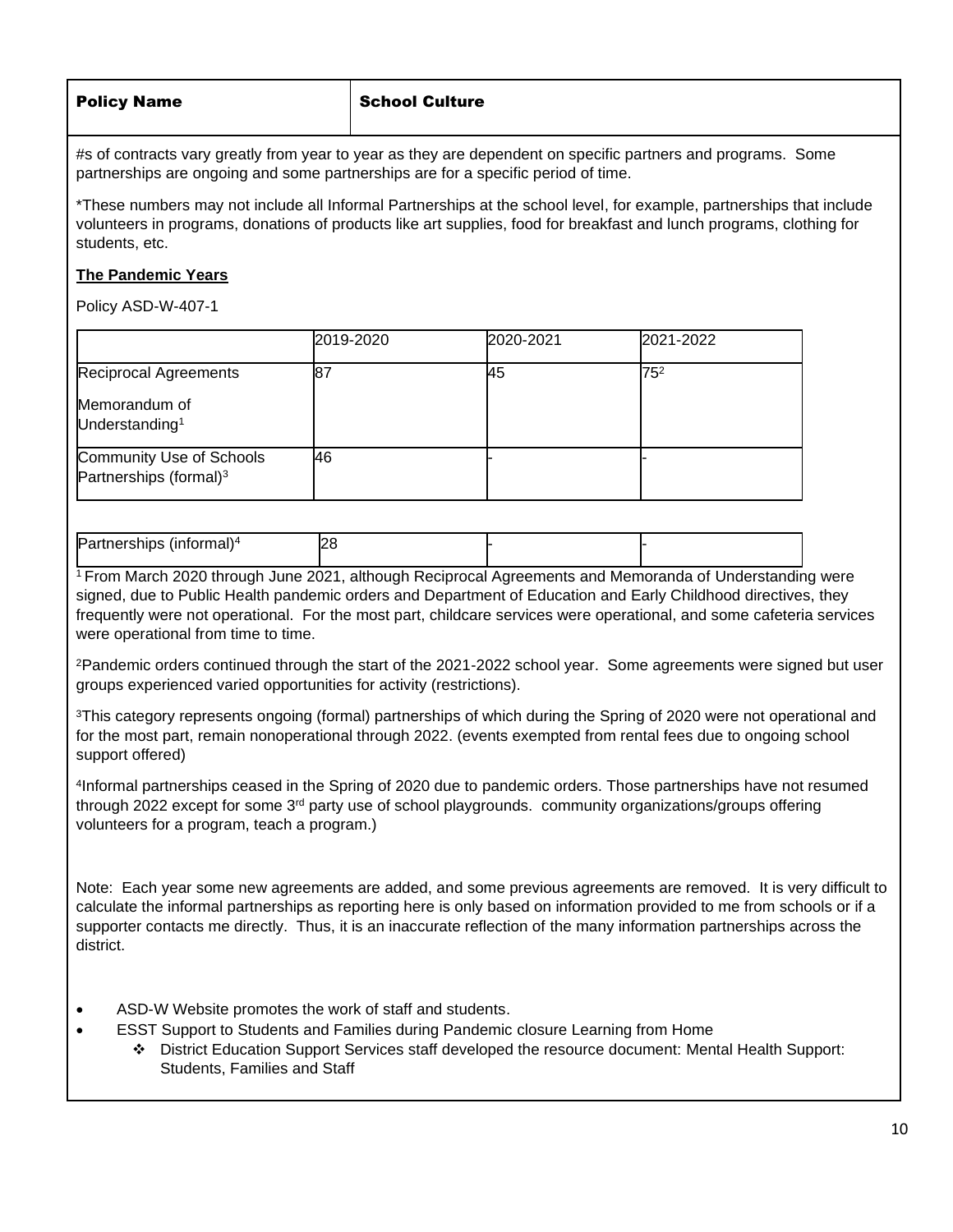| <b>Policy Name</b>                                |                                                      | <b>School Culture</b>                                                                                                                                                                                   |  |  |  |  |  |
|---------------------------------------------------|------------------------------------------------------|---------------------------------------------------------------------------------------------------------------------------------------------------------------------------------------------------------|--|--|--|--|--|
|                                                   | document series: Wellness and Positive Mental Health | District Education Support Services staff contributed to EECD Wellness and Positive Mental Health                                                                                                       |  |  |  |  |  |
| ❖                                                 | W/coronavirus/Pages/default.aspx                     | A drop down was added to the ASD-W public website, COVID19 Coronavirus Information, which includes<br>a section specific to: Well-Being: Students, Families and Staff http://web1.nbed.nb.ca/sites/ASD- |  |  |  |  |  |
|                                                   | Virtual counselling guidelines documents and support |                                                                                                                                                                                                         |  |  |  |  |  |
| 1.                                                | Development, 2020) (Appendix B)                      | Guidance Counselling in Virtual Environments (Department of Education and Early Childhood                                                                                                               |  |  |  |  |  |
| 2.                                                |                                                      | ASD-W Frequently Asked Questions: Virtual (Telephone/Microsoft Teams) Support (Appendix C)                                                                                                              |  |  |  |  |  |
| 3.                                                | Development)                                         | Video Counselling Webinars available (developed by Department of Education and Early Childhood                                                                                                          |  |  |  |  |  |
|                                                   | Appendix A - ASD-W Mission, Vision, Core Values      |                                                                                                                                                                                                         |  |  |  |  |  |
| Development, 2020)                                |                                                      | Appendix B - Guidance Counselling in Virtual Environments (Department of Education and Early Childhood                                                                                                  |  |  |  |  |  |
|                                                   |                                                      | Appendix C - ASD-W Frequently Asked Questions: Virtual (Telephone/Microsoft Teams) Support                                                                                                              |  |  |  |  |  |
|                                                   |                                                      |                                                                                                                                                                                                         |  |  |  |  |  |
|                                                   |                                                      |                                                                                                                                                                                                         |  |  |  |  |  |
|                                                   |                                                      |                                                                                                                                                                                                         |  |  |  |  |  |
| Compliance: I report compliance with this policy. |                                                      |                                                                                                                                                                                                         |  |  |  |  |  |
|                                                   |                                                      |                                                                                                                                                                                                         |  |  |  |  |  |
|                                                   |                                                      |                                                                                                                                                                                                         |  |  |  |  |  |

| <b>Superintendent's Signature:</b> | <u> 1989 - Jan Sterling von de Sterling von de Sterling von de Sterling von de Sterling von de Sterling von de S</u> |  |
|------------------------------------|----------------------------------------------------------------------------------------------------------------------|--|
| <b>DEC Chair Signature:</b>        |                                                                                                                      |  |
| Date:                              |                                                                                                                      |  |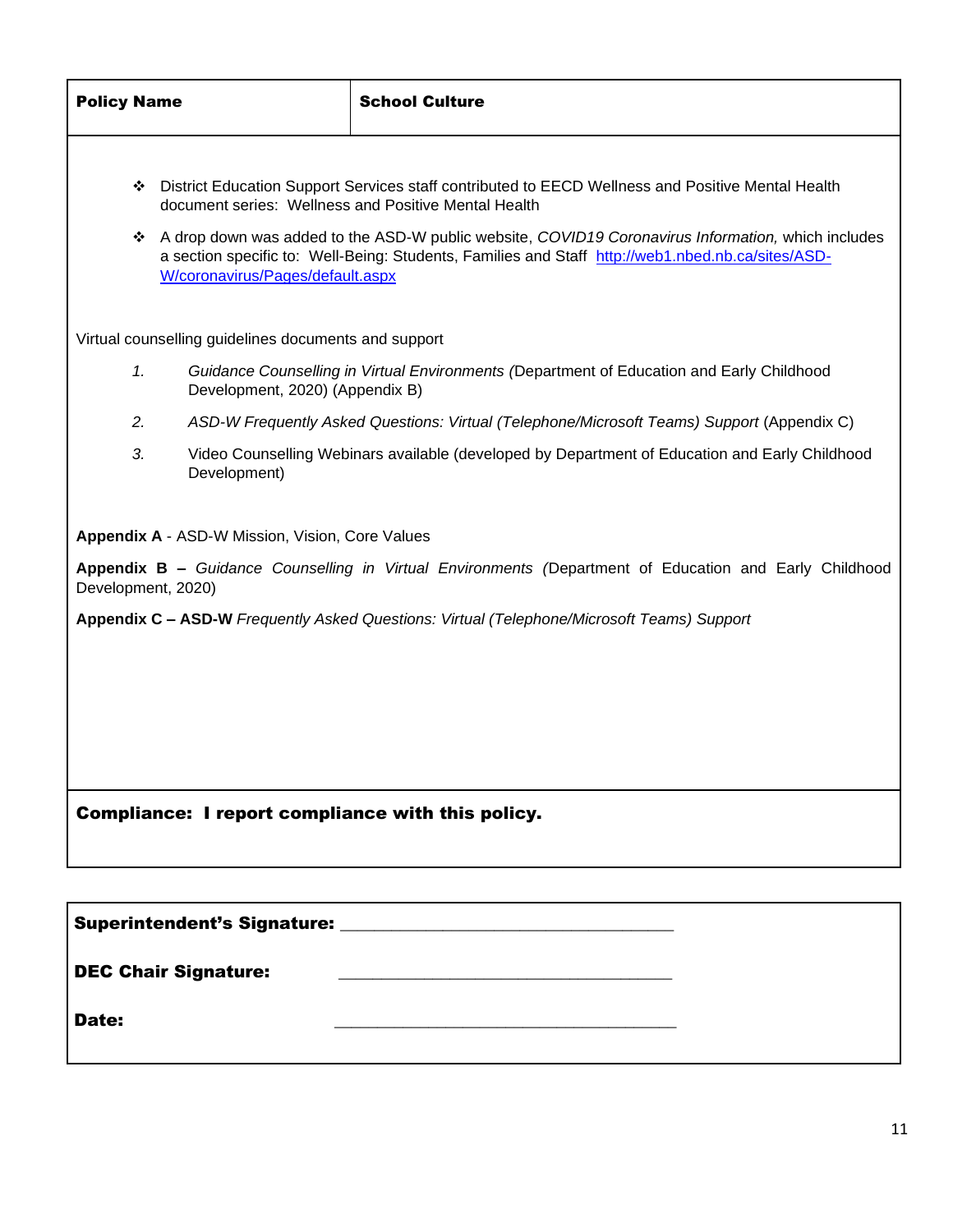# **Appendix A – Our MissionOur Mission** Excited. Involved. Prepared.

# **Core Values**

ANGLOPHONE WEST SCHOOL DISTRICT

# **Our Vision**

All individuals engaged within our system are empowered to assist in building resilient, confident and contributing members of our communities.

Pursuit of Excellence Act consistently with our values Commit to continuous learning and teaching Identify strengths, weaknesses and opportunities to ensure improvement Welcome performance feedback

Trust, Openness and Transparency Act in a manner that is honest, trustworthy and with integrity Act in a professional and respectful manner Communicate challenges, difficulties and expectations openly and constructively

### Collaborative Relationships

Invest in people Promote teaming Support group decision-making and problem solving Welcome and encourage participation

Support and Recognition Express concern for others Recognize progress Celebrate achievements Build and leverage strengths

**Shared Leadership** Structure an environment of shared decision making Focus on building capacity Share responsibility Address difficult situations

### Engagement

Commit to the vision Collaborate to move forward Focus on solutions Support a culture of creativity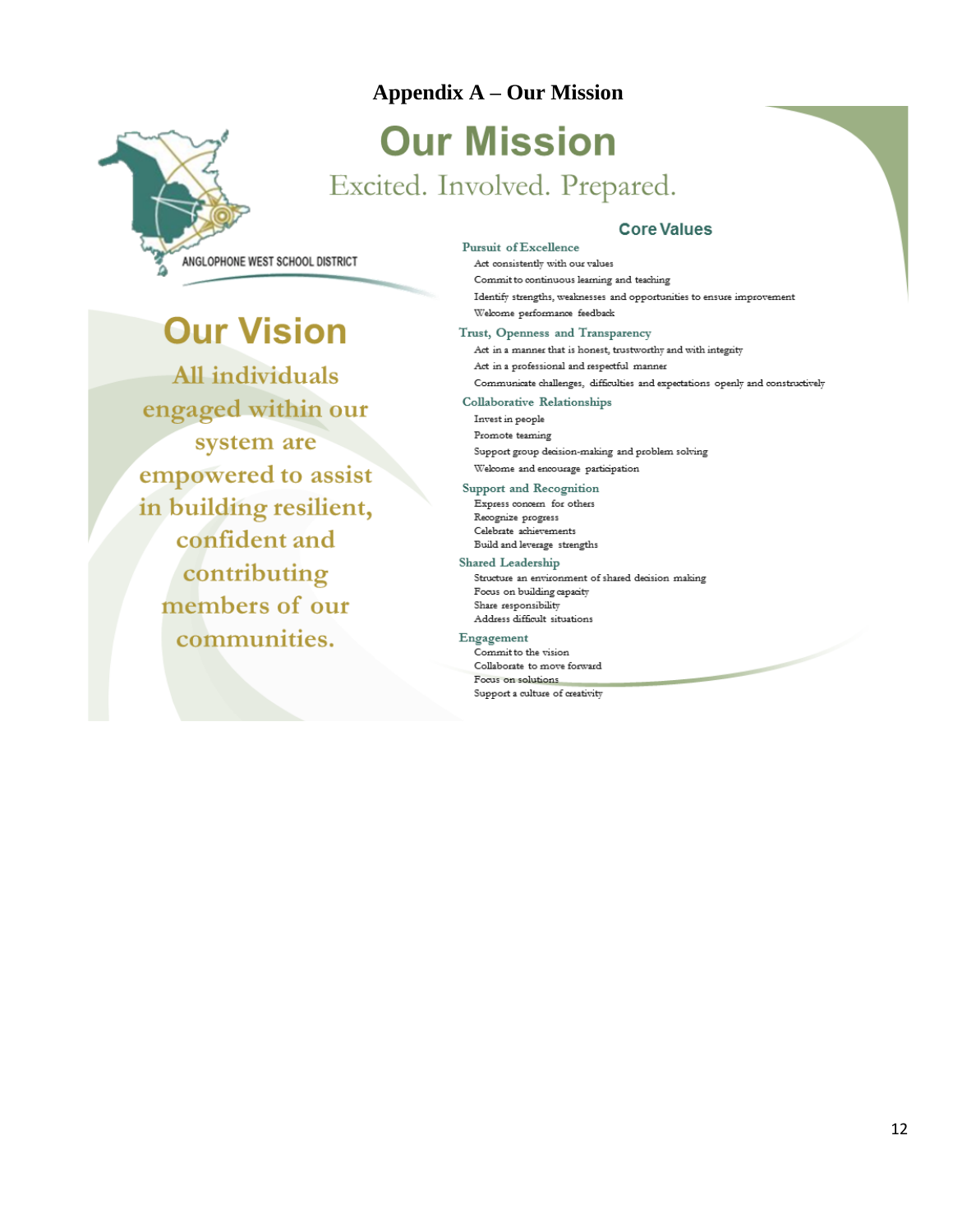# **Appendix B - ASD-W EST-Guidance Best Practices for Connecting with Students from Home Telephone/Microsoft Teams**

# **Methods of Communication**

ASD-W EST-Guidance (EST-G) has been providing telephone and email support for students and families. Up to this point, **interactive videoconferencing, chat, text, and social media** have not been used for connecting with students and families.

EST-G are now invited to connect with students and families using the secure platform of Microsoft Office 365 (Teams application). Microsoft Teams opens the possibility for both video and audio connections with students in Grade 4-12 who have an account. Email supports will continue to be limited to scheduling appointments and sharing resources. ASD-W maintains that chat, text, and social media not be used for connecting.

## **Ethics, Confidentiality, and Responsibilities**

As employees of ASD-W and as qualified Guidance Counsellors/Guidance Teachers/Teachers in the Role of Guidance, you will now have permission to speak by telephone and/or through Microsoft Teams with students, parents, and legal guardians. All EST-G will continue to deliver services consistent with their regular schoolbased role and within their scope of practice.

**The scope of practice, ethics, and standards used in telephone/ Microsoft Teams support must be consistent with those adhered to by EST-G in school-based settings.** EST-G will continue to work within the same limits of confidentiality (i.e. confidentiality is void when student expresses: harm to self; harm to others; being harmed).

Refer to a Child and Youth Team or emergency services when deemed appropriate. Be reminded of the obligation to report to the Department of Social Development any concerns of abuse or neglect.

## **Documentation and Data Tracking Forms**

EST-G are to contribute to two different tracking tools: ESST Tracking Tool and EST-Guidance Tracking Tool. Each of the tracking tools have different audiences; one being the ESS Team and the other Guidance only. As part of the ESS Team, EST-G update their contacts on the ESST Tracking Tool. This allows the ESS Team to capture all contacts (both incoming and outgoing) on one tracking tool.

Any and all communication EST-G have with students is to be documented on the EST-Guidance Tracking Tool. This documentation includes method of communication and more details encompassing confidential aspects of the conversation/notes. This tracking tool is to be kept in a secure location accessible only to EST-G, just as it would in the school environment. It is **not uploaded** to the Portal or sent to anyone, including district staff. This documentation provides EST-G with an extra layer of protection while working from home.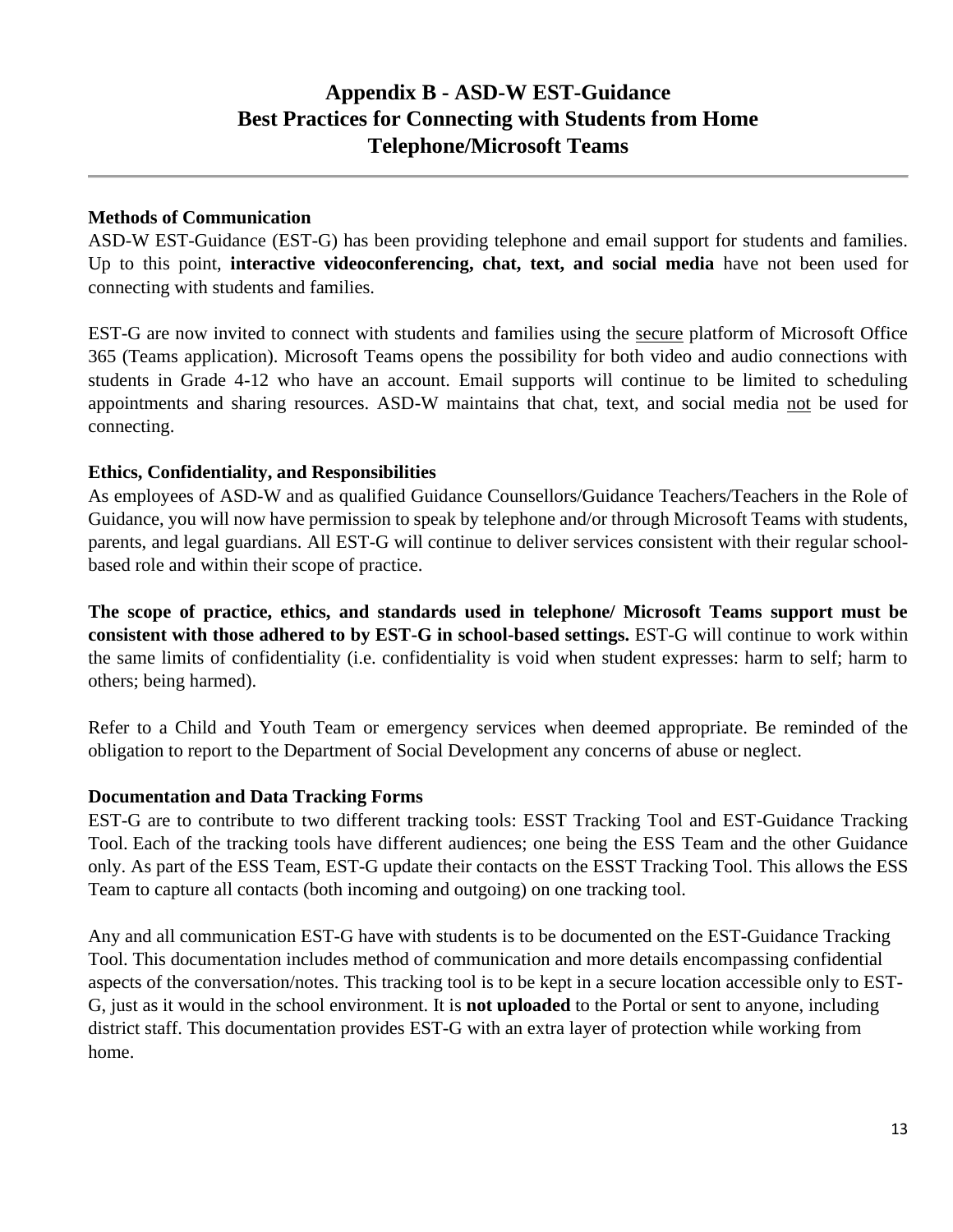*When working with newcomer learners, please remember that the local Immigrant Serving Agency (ISA) could be a necessary connection for support, depending on the reason for their call. Contact information for the immigrant serving agencies around the province can be found on the New Brunswick Multicultural Council's website (link: [http://www.nb-mc.ca/members/\)](http://www.nb-mc.ca/members/).*

# **Recommended for Best Practice**:

- 1. Keep counselling conversations in a brief, solution-focused domain.
- 2. Maintain professional duration of telephone and Microsoft Teams calls: recommended 10 to 20 minutes.
- 3. All contact with students should be initiated on an outgoing basis. **No incoming calls.**
- 4. Limit use of emails to schedule appointments and/or provide resources.
- 5. Ensure that you have a work setting that is confidential and minimizes distractions:
- 1. Use headphones with a microphone and suggest students do as well.
- 2. Identify a separate or private room.
- 3. Consider who else may hear the conversation and confirm if anyone will be participating or present during the call.
- 4. If you are unsure that you are speaking to the right student, custodial parent, or legal guardian, verification of information (names and telephone numbers) can be done through Power School or ESS Connect.
- 5. Review limits of confidentiality and duty to report with participant(s) on the call.
- 6. Maintain records of all telephone and Microsoft Teams calls using data tracking forms provided. Consider how to maintain safe and secure storage of your documents.
- 7. In leaving voicemails, be aware of confidentiality and restrict message to essential information.
- 8. Be reminded to report to Department of Social Development any concerns of abuse and neglect.
- 9. Work with students to minimize and prevent potential misunderstandings that could occur due to lack of verbal cues and inability to read body language or other visual cues that provide contextual meaning to our work with students at school.
- 10. Use more frequent vocalizations indicating you are listening and to check for understanding. Be aware of tone and pitch of voice.

# **Things to Consider when Using Video:**

- 11. Consider the age and stage of ability of the student in connecting through Microsoft Teams.
- **12.** Determine if connecting through video would strengthen your connection with the student and/or be appropriate.
- 13. Recognize, mitigate, and discuss the limitations of confidentiality during a video call, which may include unintended viewers.
- 14. Be aware of the environment that is visible during video calls (both yours and the student's/family's).
- 15. Confirm that the conversation will not be recorded by both parties.
- 16. Agree on a pre-determined back-up plan in case of technical difficulties (ie: calling on the phone).
- 17. Conduct your conversation as you would in school be yourself.
- 18. Record in your notes and EST-Guidance Tracking Tool that the session was conducted over video.
- 19. It is possible to hold a group meeting through Microsoft Teams. However, ensuring confidentiality and facilitating a group virtually may be more difficult than face to face. Careful consideration and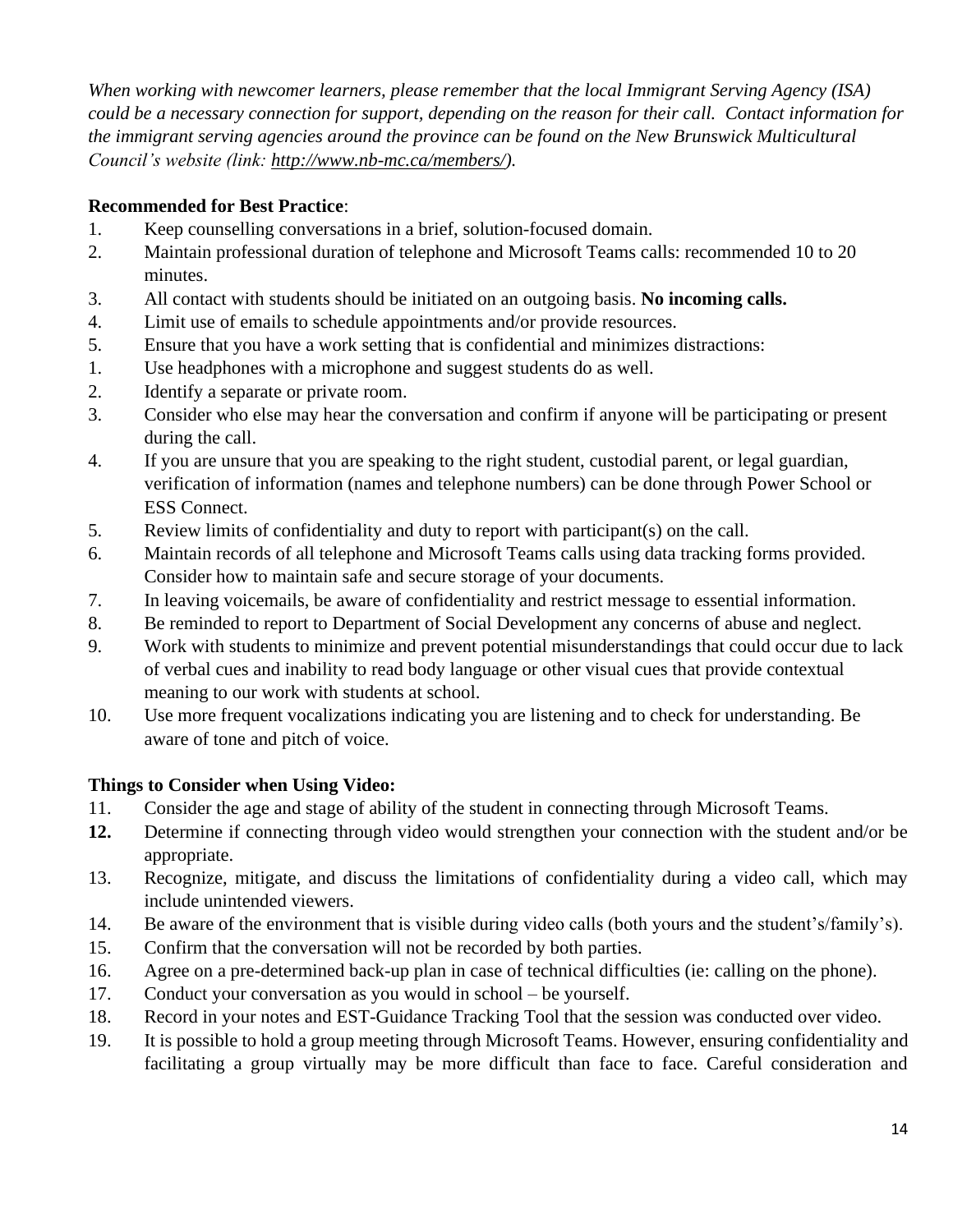collaboration with your administrator, Guidance Team, or Guidance Coordinator/Lead will be needed to determine the best course of action.

# **How to Connect with Students using Microsoft Teams (video or audio call):**

- 1. Continue to schedule appointments with students through email (or during a phone conversation):
	- 1. Schedule a time that you will call the student on Teams.
	- 2. Ensure student is aware of their responsibility to be ready with their computer/device at the scheduled time, awaiting your call.
- 2. At this time, it is not recommended to schedule a Teams meeting via calendar with a student. Scheduling through your calendar allows student(s) to enter the meeting at any time – prior to or following the set time.
- 3. EST-G must hit "End Meeting" (click on the three dots to access this option) at the end of the call, instead of "Hang Up". This ensures the student/family member(s) cannot return to the meeting.

Please remember, there is an ASD-W Educational Technology support page for teachers that outlines information on using Microsoft Teams that may be helpful in your work as EST-Guidance: <https://nbed.sharepoint.com/sites/ASD-WTechnology>

American School Counsellor Association (Updated 2020, March 25). *FAQ: Virtual school counselling ethics.* American School Counselor Association. <https://www.schoolcounselor.org/school-counselors/legal-ethical/faqs-virtual-school-counseling-ethics>

American School Counsellor Association (2017). *The School counselor and virtual school counseling.* American School Counselor Association. [https://www.schoolcounselor.org/asca/media/asca/PositionStatements/PS\\_Virtual.pdf](https://www.schoolcounselor.org/asca/media/asca/PositionStatements/PS_Virtual.pdf)

American Psychological Association (Retrieved April, 2020). *Office and technology check list for telepsychological service.* American Psychological Association. <https://www.apa.org/practice/programs/dmhi/research-information/informed-consent-checklist>

British Columbia School Counsellors Association (April 2020). *Virtual school counselling implementation kit*. British Columbia School Counsellors Association. <https://www.ccpa-accp.ca/wp-content/uploads/2020/04/BCSCA-Virtualschool-counsellor-tool-kit-FINAL-Apr2020tf.pdf>

Schell, D. (2019, March). *Guidelines for uses of technology in counselling and psychotherapy.* Canadian Counselling and Psychotherapy Association. [https://www.ccpa-accp.ca/wp-content/uploads/2019/04/TISCGuidelines\\_Mar2019\\_EN.pdf](https://www.ccpa-accp.ca/wp-content/uploads/2019/04/TISCGuidelines_Mar2019_EN.pdf)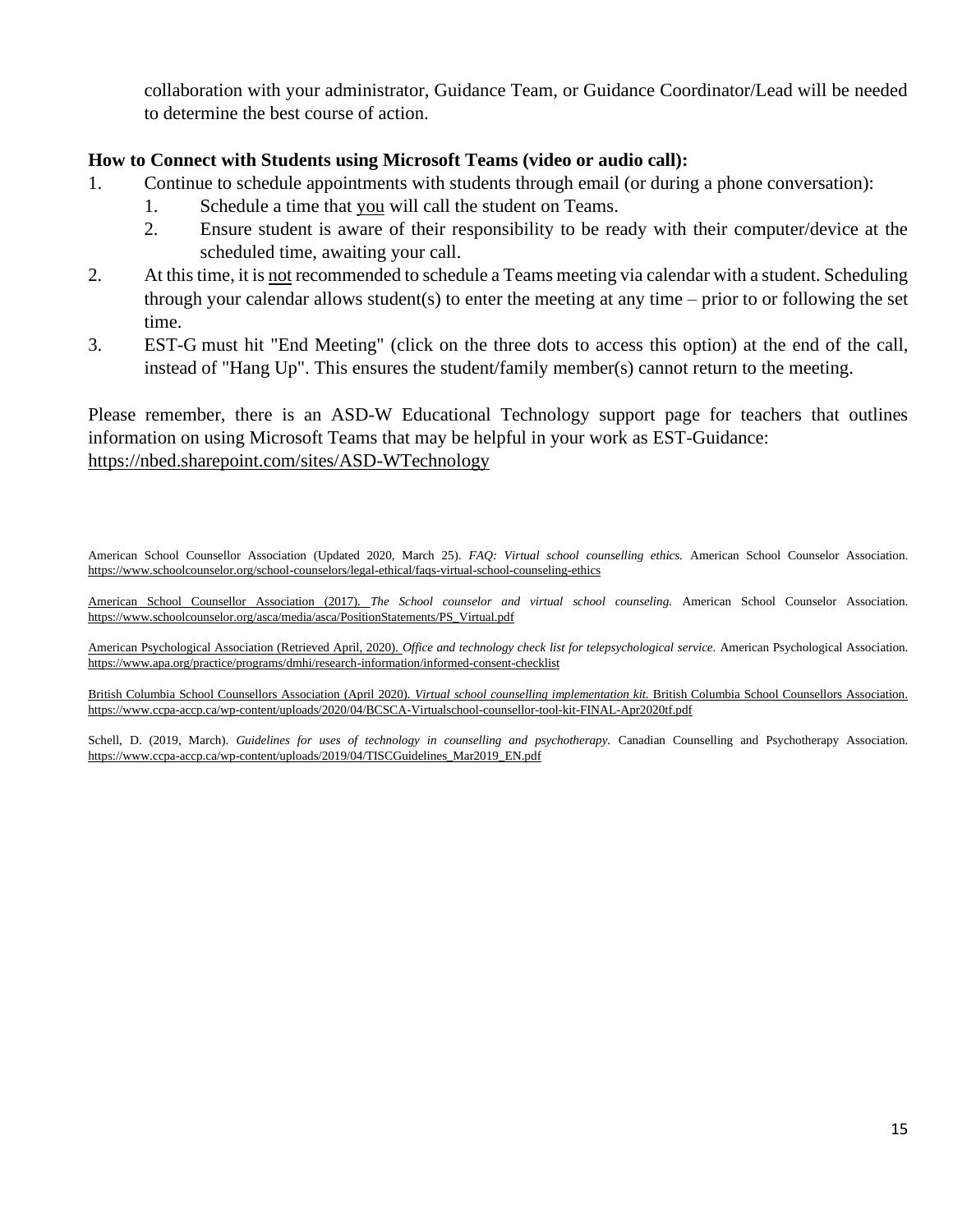# **Am I qualified to do virtual (telephone/Microsoft Teams) support?**

In these trying times, it is important to be aware of your boundaries as a counsellor/guidance teacher, but also to be aware of your skills and qualifications. It is our professional obligation to follow ethical guidelines for services delivered by telephone and Microsoft Teams, including appropriate precautions regarding confidentiality, security, informed consent, and records.

# **What do I do if I am a Guidance Teacher or Teacher in the role of Guidance?**

When a student or family member connects using the school phone number, Office 365 Form, or District phone number, it will be determined if the student needs basic support, coaching, skill building, or counselling. If the situation can be helped with some basic support, coaching or skill building techniques (i.e. problem solving, mindfulness, deep breathing, positive thinking, etc.), you are qualified to help the student as a Guidance Teacher or Teacher in the role of Guidance. Always remember to work within your scope of practice.

# **Do I have to obtain consent when doing virtual (telephone/Microsoft Teams) support?**

It is best for the parent/guardian to be in agreement with you speaking with their child/youth. Maintain the same guiding principles that you employ in a school setting. These calls are being set up to provide additional support to our students/parents/guardians. It is best to clarify your role and the caller's responsibility in the call. You will need to remind the caller of the same limits of confidentiality and safety. It will be important to monitor the call to see if additional clarification is needed. Use your professional judgement.

# **How do I prevent a student/parent/guardian from having my personal phone number?**

You will block your phone number so the call shows up as a Blocked Call or No Caller Id on the receiving end. The process is as follows:

- 1. Landline: Press \*67 prior to dialing the number you are calling.
- 2. iPhone: Go to Settings, Phone, Show my Caller ID and swipe button to the left to turn your caller id off (it will turn grey instead of green).
- 1. Android: Go to PHONE, Tap the three dots, Choose Settings, Choose Supplementary Services, Choose Show Call ID Click off

# **What if the student/parent/guardian is asking about curriculum content/delivery?**

You can inform them that families and students will be notified as to how EECD plans to move forward with curriculum content/delivery in the near future.

# **What if I am having difficulty contacting the student/parent/guardian by telephone after they have reached out for support?**

Our suggestion in cases where you are not getting a response is:

1. Call three times over three days and then cease calling; however, use your best judgement depending on what you know about the call.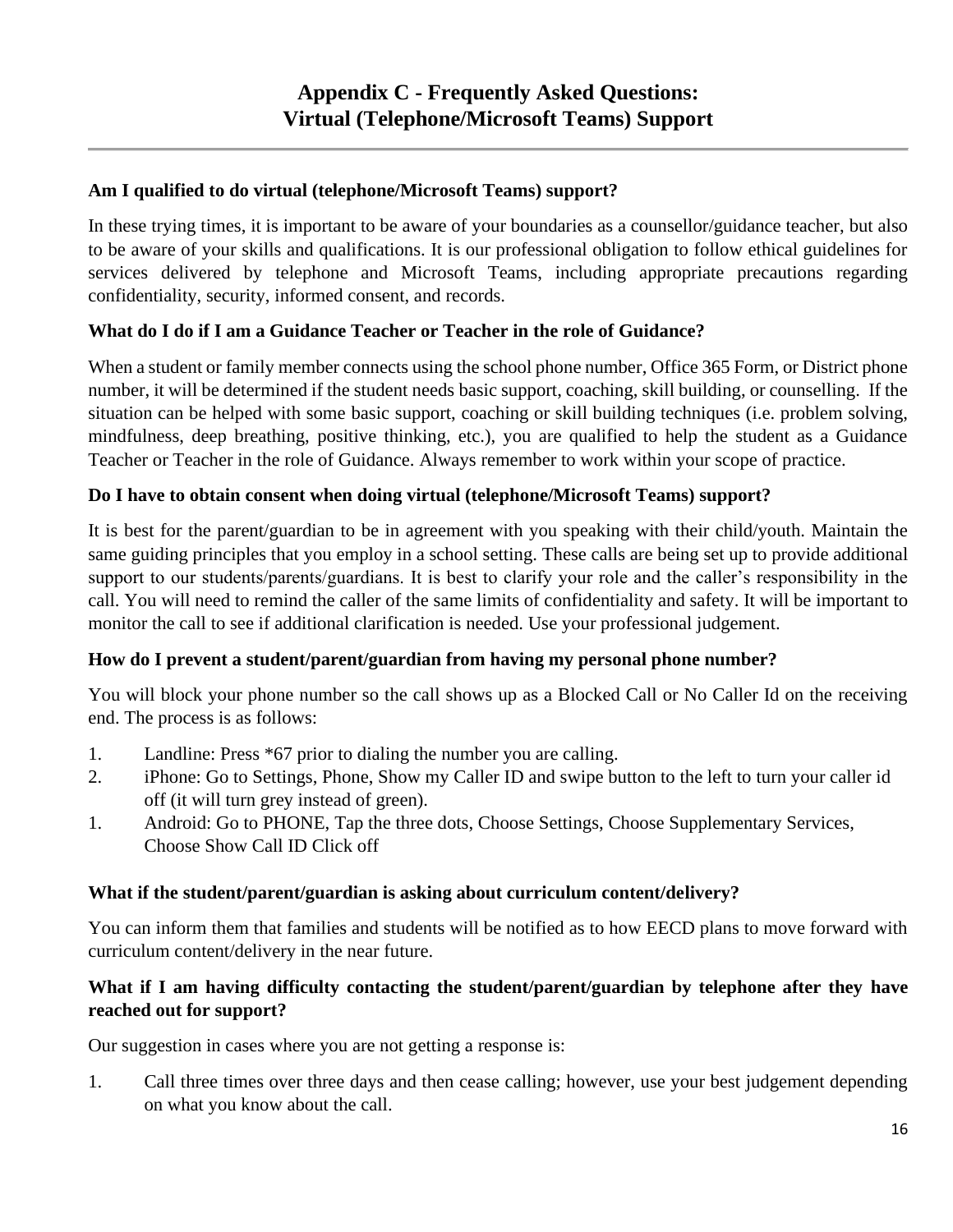- 2. Each time you call, leave a message to inform them you called.
- 3. You are not expected to leave your number.
- 4. If you wish to provide them with your email for them to be able to inform you of a time that is best for you to contact them, feel free to do so in your message; however, it is not a requirement to share your email.
- 5. If you are calling for the third and final time, you can leave a message for them to reach out again if they need further assistance.

## **Do I continue to reach out to students I am concerned about to check in on them?**

School based Education Support Services Teams are continuing regular virtual meetings to assess identified students who may require on-going check-ins. Please continue to work with your Principal and school ESST to triage those students in your school.

# **Can I use videoconferencing, texting, or social media to communicate with my students/parents/guardians?**

ASD-W EST-Guidance are now invited to connect with students and families using the secure platform of Microsoft Office 365 (Teams application). Microsoft Teams opens the possibility for both video and audio connections with students from Grade 4-12. Email supports will continue to be limited to scheduling appointments and sharing resources. ASD-W maintains that chat, text and social media not be used for connecting.

# **Now that Microsoft Teams can be used to connect with students/parents/guardians, is this the preferred method of communication?**

Telephone and Microsoft Teams are both acceptable forms of communicating. It is recommended that EST-G determine which method of communication would be most appropriate for the individual. Consider age, stage of development, and the support required. It is possible to interchange both telephone and Microsoft Teams with an individual.

# **After having a conversation with the student/parent/guardian, what should I do if I feel they need more services than I can provide?**

As per regular process, it is important to refer them to the Child and Youth team (they are currently on duty as essential services) or other agencies and supports. Refer to ASD-W document, *Mental Health Supports: Students, Families and Staff.*

# **Do I still contact the Department of Social Development (DSD) when I feel the safety of a child is in question?**

Yes, DSD and Child Protection is considered an essential service and you need to call the intake line if you have concerns of abuse or neglect of a student (1-866-444-8838; after 4:30, weekends and holidays 1-800-442-9799).

# **What is the expectation for the speed at which I respond to a request?**

We know that these are different circumstances. We understand that you will be balancing work life at home with childcare, household responsibilities and your own mental health. The expectation is that you will respond